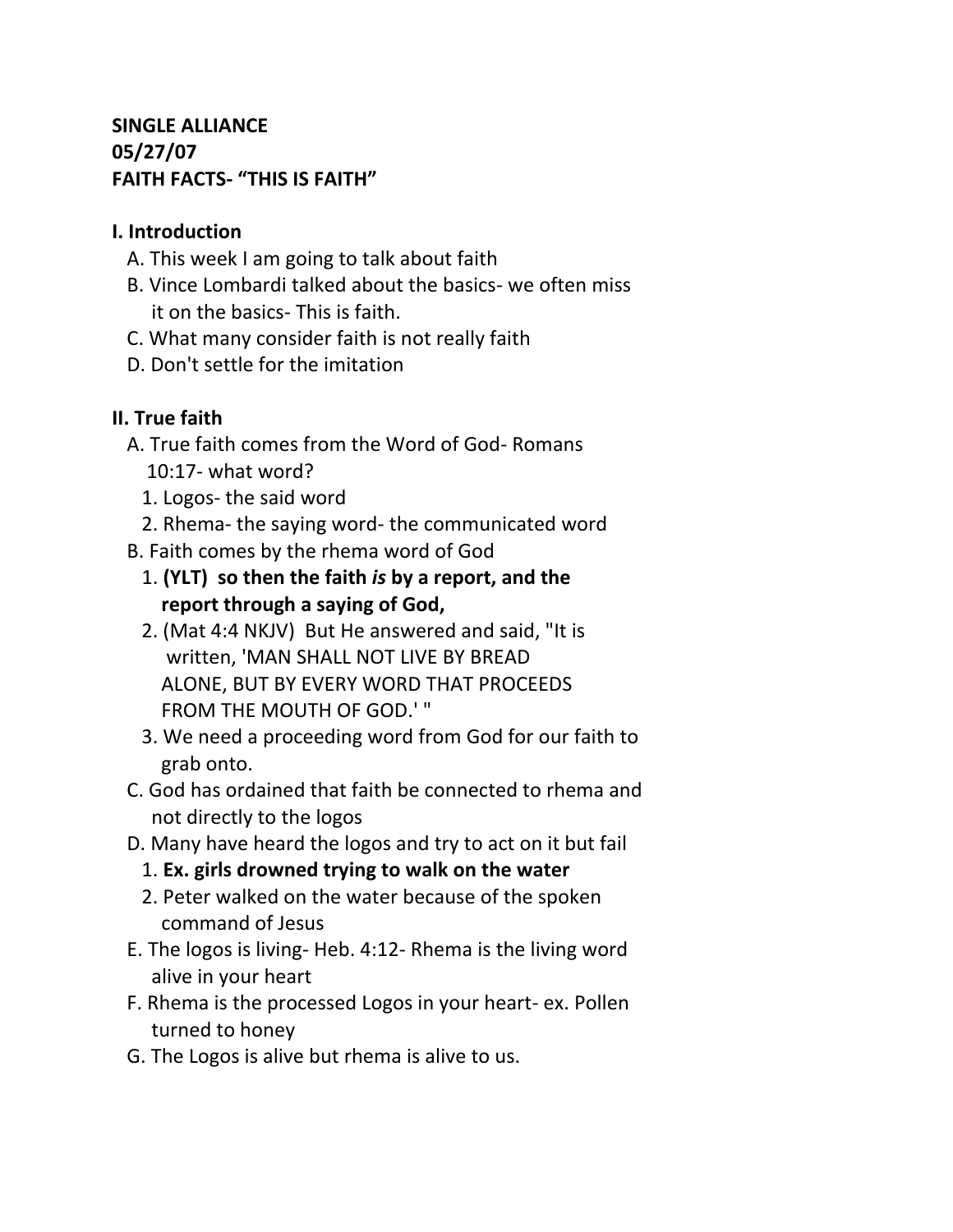### **III. Assurance comes from rhema- Romans 10:17**

- A. Assurance is a key to faith
- B. Pistis means persuasion, conviction, reliance based upon evidence
- C. We must believe in our heart- this is assurance- I know that I know
- D. (Heb 11:1 NASB) Now faith is the assurance of *things* hoped for, the conviction of things not seen.
	- 1. Faith is assurance in the heart
	- 2. Assurance in your heart is the title deed for what you asked for.
- E. (1Jo 5:14 NKJV) Now this is the confidence that we have in Him, that if we ask anything according to His will, He hears us. 1Jo 5:15 And if we know that He hears us, whatever we ask, we know that we have the petitions that we have asked of Him.
	- 1. confidence and assurance is the same thing. It comes by knowing the will of God which is the rhema word.
	- 2. We often try to operate in faith without assurance in our heart- without rhema from God
- F. Rhema can come in a minute or over weeks. Don't pray without it!
- G. Rhema takes time with God. We would all love to pull out the logos and in a few seconds pray that and walah here is what you asked for.
- H. Many think the bible is full of codes that you look up and then call in and give the code and get what you want. God wants a relationship.

# **IV. Building assurance**

- A. Pray- e.i tongues- pray out mysteries
- B. Meditate on the Logos
- C. Confess your sins- 1 John 3:21- sin cripples confidence and assurance
- D. There is only one Rhema-Maker and that is the Holy Spirit. You are not the rhema maker! You cannot get anyone to get what you get.